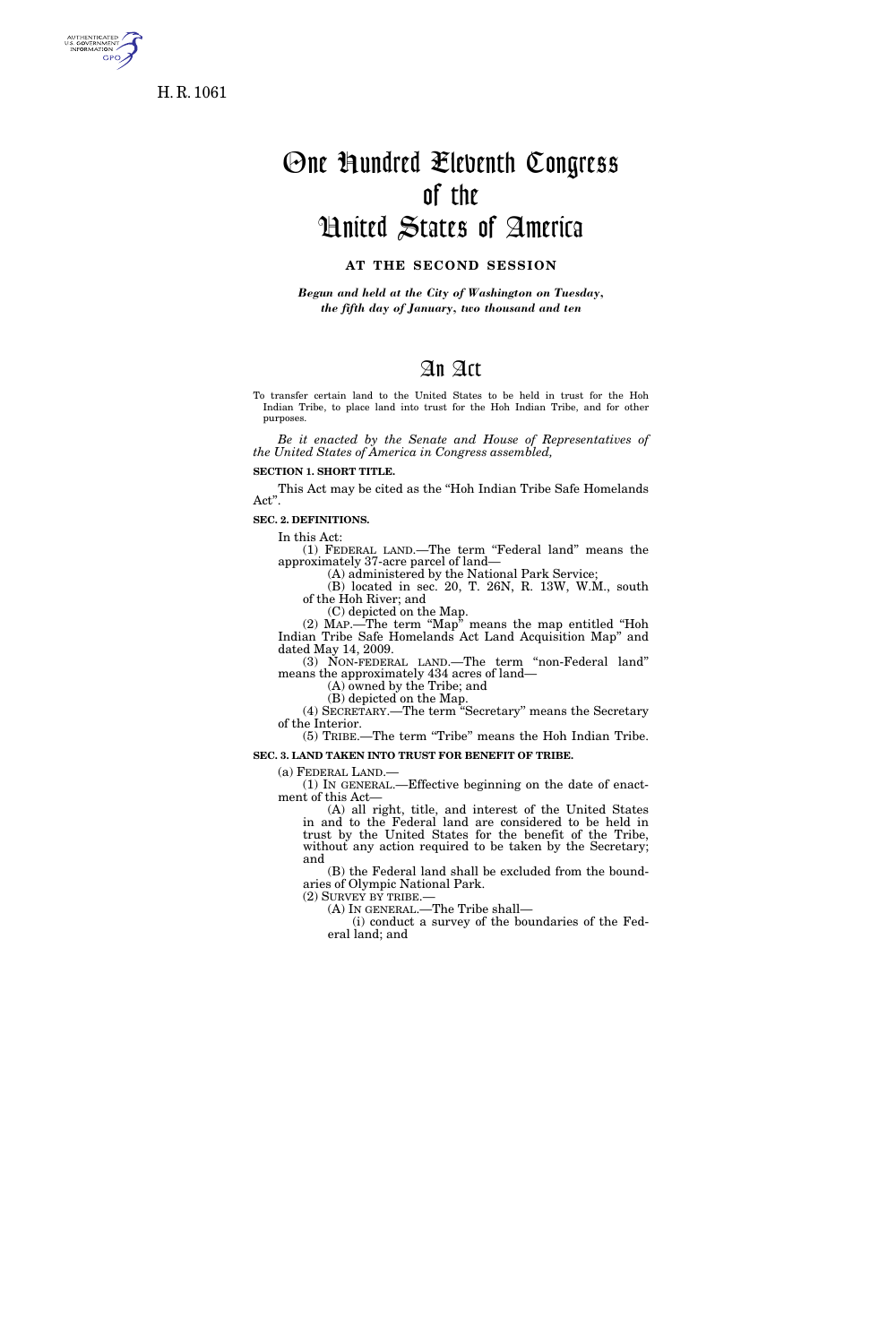#### H. R. 1061—2

(ii) submit the survey to the Director of the National Park Service for review and concurrence.

(B) ACTION BY DIRECTOR.—Not later than 90 days after the date on which the survey is submitted under subparagraph (A)(ii), the Director of the National Park Service shall—

(i) complete the review of the survey; and

(ii) provide to the Tribe a notice of concurrence with the survey.

(C) AVAILABILITY OF SURVEY.—Not later than 120 days after the date on which the notice of concurrence is provided to the Tribe under subparagraph (B)(ii), the Secretary shall—

(i) submit a copy of the survey to the appropriate committees of Congress; and

(ii) make the survey available for public inspection at the appropriate office of the Secretary.

(b) NON-FEDERAL LAND.—

(1) IN GENERAL.—On fulfillment of each condition described in paragraph (2), and in accordance with the regulations of the Department of the Interior for implementing the National Environmental Policy Act of 1969 (42 U.S.C. 4321 et seq.) that are applicable to trust land acquisitions for Indian tribes that are mandated by Federal legislation, the Secretary shall take the non-Federal land into trust for the benefit of the Tribe.

(2) CONDITIONS.—The conditions referred to in paragraph (1) are that the Tribe shall—

(A) convey to the Secretary all right, title, and interest in and to the non-Federal land; and

(B) submit to the Secretary a request to take the non-Federal land into trust for the Tribe.

(c) CONGRESSIONAL INTENT.—It is the intent of Congress that— (1) the condition of the Federal land as in existence on the date of enactment of this Act should be preserved and protected;

(2) the natural environment existing on the Federal land on the date of enactment of this Act should not be altered, except as otherwise provided by this Act; and

(3) the Tribe and the National Park Service shall work cooperatively regarding issues of mutual concern relating to this Act.

(d) AVAILABILITY OF MAP.—Not later than 120 days after the survey required by subsection  $(a)(2)(A)$  has been reviewed and concurred in by the National Park Service, the Secretary shall make the Map available to the appropriate congressional committees. The Map also shall be available for public inspection at the appropriate offices of the Secretary.

#### **SEC. 4. USE OF FEDERAL LAND BY TRIBE; COOPERATIVE EFFORTS.**

(a) USE OF FEDERAL LAND BY TRIBE.—

(1) RESTRICTIONS ON USE.—The use of the Federal land by the Tribe shall be subject to the following conditions:

(A) BUILDINGS AND STRUCTURES.—No commercial, residential, industrial, or other building or structure shall be constructed on the Federal land.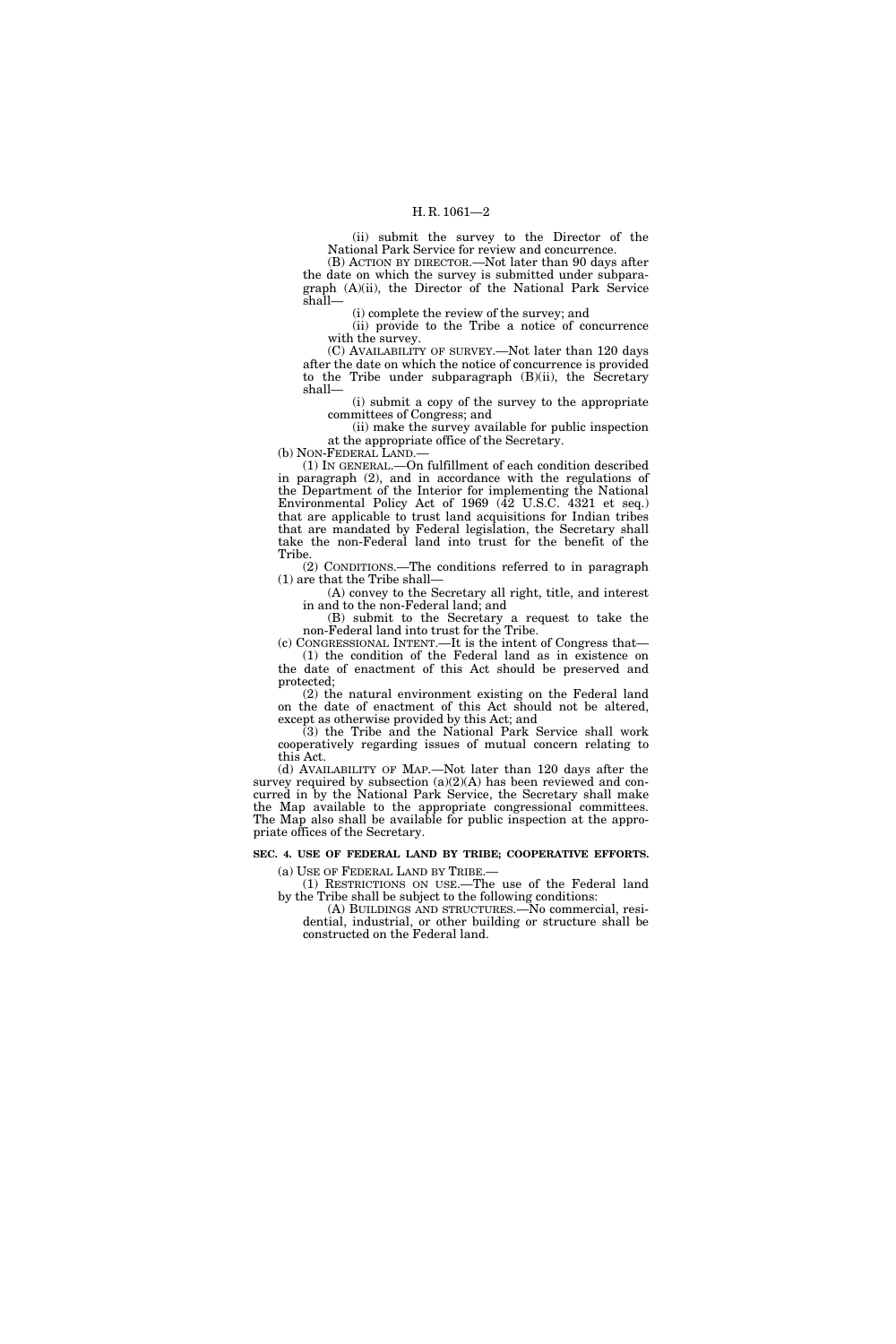(B) NATURAL CONDITION AND ENVIRONMENT.—The Tribe—

(i) shall preserve and protect the condition of the Federal land as in existence on the date of enactment of this Act; and

(ii) shall not carry out any activity that would adversely affect the natural environment of the Federal land, except as otherwise provided by this Act.

(C) LOGGING AND HUNTING.—To maintain use of the Federal land as a natural wildlife corridor and provide for protection of existing resources of the Federal land, no logging or hunting shall be allowed on the Federal land.

(D) ROADS.—

(i) ROUTINE MAINTENANCE.—Routine maintenance may be conducted on the 2-lane county road that crosses the Federal land as in existence on the date of enactment of this Act.

(ii) EXPANSION.—The county road described in clause (i) may not be widened or otherwise expanded. (iii) RECONSTRUCTION.—If the county road described in clause (i) is compromised due to a flood or other natural or unexpected occurrence, the county road may be reconstructed to ensure access to relevant areas.

(iv) OTHER ACCESS ROUTES.—Except as provided in clause (iii) and subsection (b)(2), no other road or access route shall be permitted on the Federal land. (2) USES APPROVED BY TREATY.—

(A) IN GENERAL.—The Tribe may authorize any member of the Tribe to use the Federal land for—

(i) ceremonial purposes; or

(ii) any other activity approved by a treaty between the United States and the Tribe.

(B) NO EFFECT ON TREATY RIGHTS OF TRIBE.—Nothing in this Act affects any treaty right of the Tribe in existence on the date of enactment of this Act.

(b) COOPERATIVE EFFORTS.—The Secretary and the Tribe—

(1) shall enter into cooperative agreements—

(A) for joint provision of emergency fire aid, on completion of the proposed emergency fire response building of the Tribe; and

(B) to provide opportunities for the public to learn more regarding the culture and traditions of the Tribe; (2) may develop and establish on land taken into trust for the benefit of the Tribe pursuant to this Act a multipurpose,

nonmotorized trail from Highway 101 to the Pacific Ocean; and (3) shall work cooperatively on any other issues of mutual

concern relating to land taken into trust for the benefit of the Tribe pursuant to this Act.

#### **SEC. 5. GAMING PROHIBITION.**

The Tribe may not conduct on any land taken into trust pursuant to this Act any gaming activities—

(1) as a matter of claimed inherent authority; or